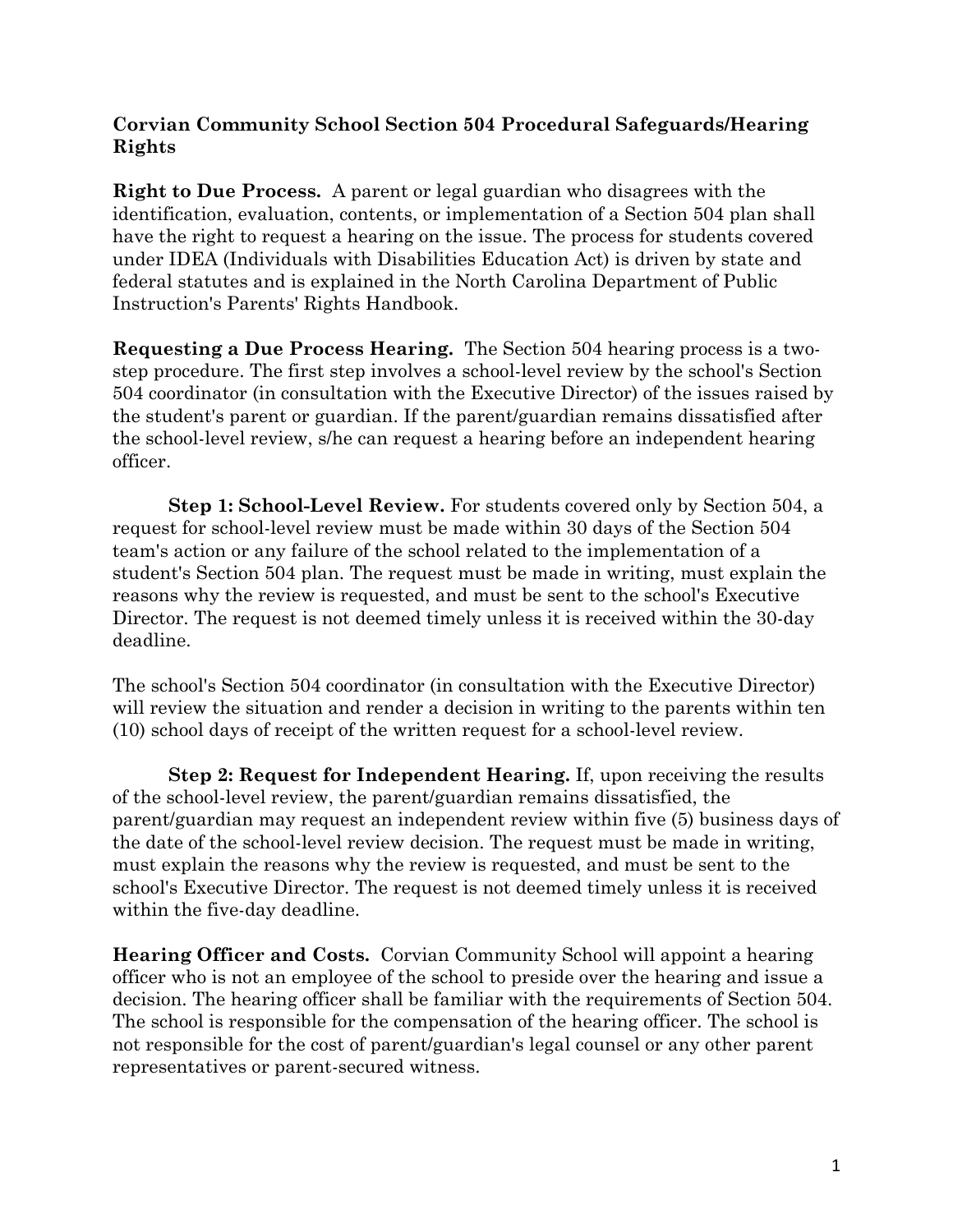**Parent Participation and Representation.** A parent has the right to participate, speak, and present information at the hearing and to be represented by legal counsel or any other type of advocate or representative of their choice at their expense. If a parent is to be represented by an attorney at the hearing, he or she must inform the school's Executive Director and the Hearing Officer of that fact in writing at least ten (10) business days prior to the hearing date. Failure to notify the school's Executive Director and the Hearing Officer of that fact in writing may cause the hearing date to be delayed.

**Scheduling and Pre-Hearing Procedures.** The Hearing Officer shall attempt to schedule the hearing within 45 days of the parent's request for hearing. The Hearing Officer may conduct a pre-hearing conference (by telephone or other means) to identify and, if disputed, determine the issues for hearing. The Hearing Officer will also identify the date the parties will exchange witness lists, proposed exhibits, and pre-hearing memoranda. This exchange shall occur no later than five (5) business days prior to the hearing. Either party may prohibit the introduction of any evidence at the hearing that has not been disclosed to that party at least five business days before the hearing.

**Conduct of Hearing.** The hearing shall be conducted in an informal, nonadversarial manner. Formal rules of evidence and civil procedure do not apply. The Hearing Officer is not required to entertain any legal evidentiary objections to the admissibility, authenticity, or probative value of either oral testimony or documentary exhibits offered at the hearing. In the exercise of his or her discretion, however, the Hearing Officer may reasonably limit testimony and introduction of documentary exhibits for reasons of relevance. The Hearing Officer may consider any relevant evidence that is of a kind commonly relied on by reasonably prudent persons in the conduct of serious matters. The hearing shall be limited to issues raised in the hearing request, and the Hearing Officer shall exclude any issues that are not related to identification, evaluation, placement, or implementation under Section 504. Issues arising more than 30 days prior to the request for a school-level review may *not* be heard.

**Recording.** The hearing will be audio recorded by the school. The parent may obtain a copy of the recording at his or her request. The parent may also make his or her own audio recording of the hearing.

**Format for Presentations.** Each party will be afforded up to 2.5 hours to present their case, including presentation, direct examination, cross-examination, and argument. The parties may also submit any reports, evaluations, correspondence, notes, or any other documents that may support their positions and that the Hearing Officer will admit at his or her discretion. The party seeking relief bears the burden of persuasion and the burden of proof.